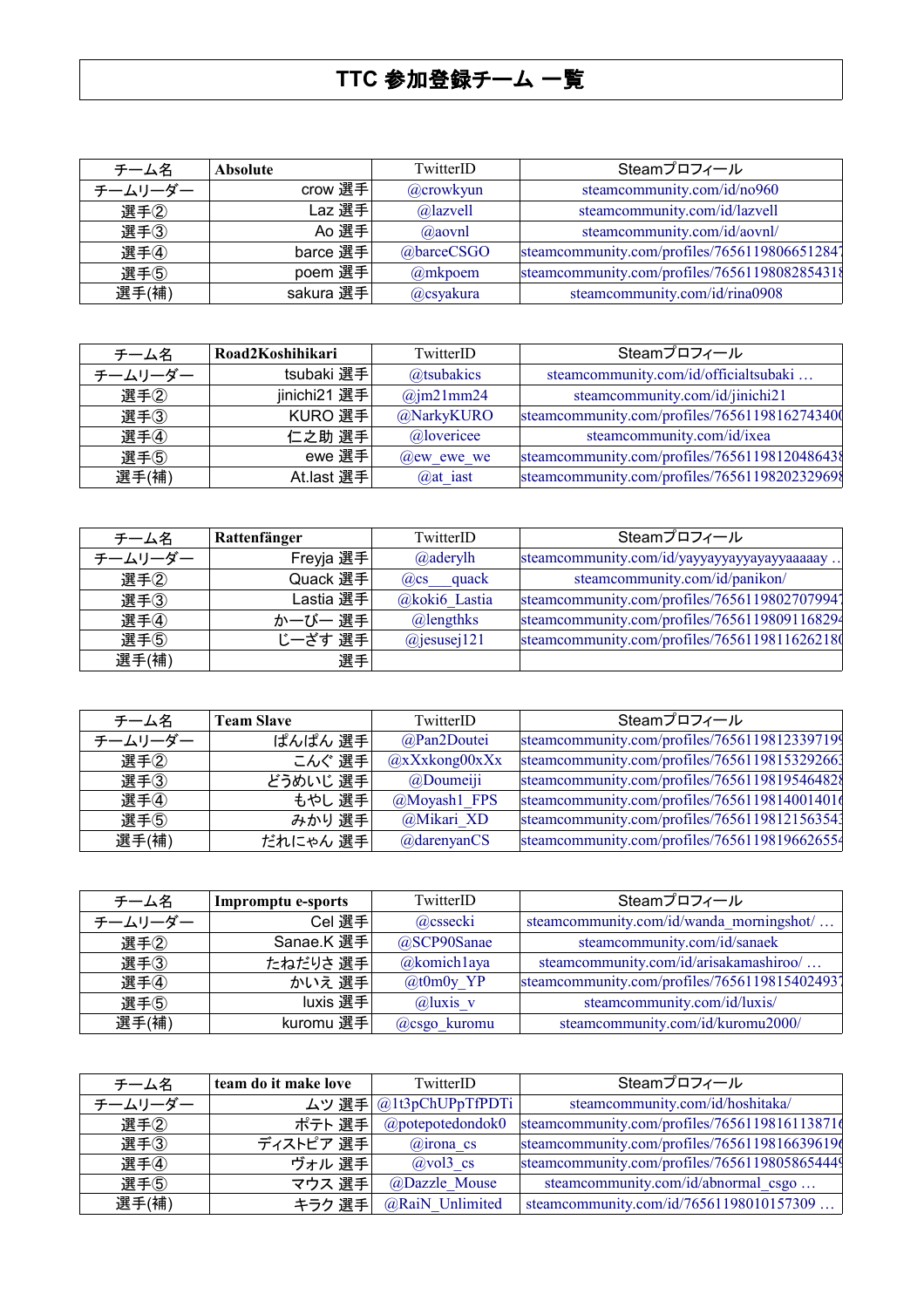| チーム名    | <b>Five Warhorses</b> | TwitterID      | Steamプロフィール                      |
|---------|-----------------------|----------------|----------------------------------|
| チームリーダー | たださんぐ 選手              | @tadasanov     | steamcommunity.com/id/tadasange/ |
| 選手2     | そにおさん 選手              | $(a)$ soni0san | steamcommunity.com/id/nrksan/    |
| 選手3     | ちくわぶ 選手               | @wabtk         | steamcommunity.com/id/tkwb3/     |
| 選手4     | いかみか 選手               | @ikamika3      | steamcommunity.com/id/ikamika/   |
| 選手(5)   | くろいつ 選手               | $@$ CroiZz     | steamcommunity.com/id/croizz     |
| 選手(補)   | 選手                    |                |                                  |

| チーム名    | <b>Team Employee</b> | TwitterID       | Steamプロフィール                                   |
|---------|----------------------|-----------------|-----------------------------------------------|
| チームリーダー | 社長 選手                | $(a)$ zhi ob    | steamcommunity.com/profiles/7656119816317628  |
| 選手2     | Crazy 選手             | $\omega$ d4sak  | steamcommunity.com/id/crazy364297439/         |
| 選手(3)   | cookie 選手            | @marincoookie   | steamcommunity.com/profiles/76561198105727241 |
| 選手4     | rakutama 選手          | $(a)$ rakutama1 | steamcommunity.com/profiles/7656119811983446  |
| 選手(5)   | Tako 選手              | @kurutonameko   | steamcommunity.com/id/tsukasa4933/            |
| 選手(補)   | かえる 選手               | $@$ kairu081    | steamcommunity.com/id/abec1225/L              |

| チーム名    | reaction velocity | TwitterID             | Steamプロフィール                                   |
|---------|-------------------|-----------------------|-----------------------------------------------|
| チームリーダー | karoro 選手         | $@k$ arorokun         | steamcommunity.com/id/141420/                 |
| 選手2     | TKR 選手            | @takarakayo           | steamcommunity.com/id/takarakayo/             |
| 選手(3)   | mini 選手           | @Kai Miniwest         | steamcommunity.com/profiles/76561198112769031 |
| 選手4     | ぶちょう 選手           | $@$ porepobutyooo     | steamcommunity.com/profiles/76561198163056850 |
| 選手(5)   | うみやん 選手           | $(a)$ csgumi          | steamcommunity.com/profiles/76561198152730620 |
| 選手(補)   | Tiramisu 選手       | $(a)$ oriharaizaya430 | steamcommunity.com/id/113467navinon/          |

| チーム名    | <b>Team Distopia</b> | TwitterID      | Steamプロフィール                                   |
|---------|----------------------|----------------|-----------------------------------------------|
| チームリーダー | すていもら 選手             | $@4$ rrrest    | steamcommunity.com/profiles/76561198202092041 |
| 選手②     | らんせった 選手             | $@$ whim3fps   | steamcommunity.com/profiles/76561198163772221 |
| 選手(3)   | めりー 選手               | @MerRy remilia | steamcommunity.com/id/RS remilia/             |
| 選手4     | ねぎったん 選手             | $(a)$ neglttqn | steamcommunity.com/profiles/76561198301595210 |
| 選手(5)   | さと一 選手               | @SATO PRIX     | steamcommunity.com/id/satowo/                 |
| 選手(補)   | 選手                   |                |                                               |

| チーム名    | <b>Sudden Attacker</b> | TwitterID       | Steamプロフィール                                   |
|---------|------------------------|-----------------|-----------------------------------------------|
| チームリーダー | きゅーぶ 選手                | (a) Cubee       | steamcommunity.com/id/cube1104                |
| 選手2     | でいもると 選手               | @dhimoruto      | steamcommunity.com/profiles/76561198060016464 |
| 選手(3)   | ちゅーちゃん 選手              | $@$ Chuchan 0w0 | steamcommunity.com/id/chuchan 0w0             |
| 選手4     | くうかい 選手                | @sf2kuukai      | steamcommunity.com/id/KuuKaiii/               |
| 選手5     | めふぃ 選手                 | $@$ Mephy1337   | steamcommunity.com/id/5201314tw               |
| 選手(補)   | あずりー 選手                | @homare_azly    | steamcommunity.com/profiles/7656119802691586] |

| チーム名    | <b>Libor Controller</b> | TwitterID           | Steamプロフィール                                   |
|---------|-------------------------|---------------------|-----------------------------------------------|
| チームリーダー | Toda 選手                 | $@$ Toda3           | steamcommunity.com/id/kuratoda/               |
| 選手2     | Type 選手                 | $@fps$ type         | steamcommunity.com/id/jtypecsgo               |
| 選手(3)   | kapibara 選手             | $@$ kapibara desu   | steamcommunity.com/profiles/76561198120371154 |
| 選手4     | juvia 選手                | $\omega$ juviastyle | steamcommunity.com/profiles/76561198061626246 |
| 選手(5)   | hatikuzi 選手             | @CF Hatikuzi        | steamcommunity.com/profiles/76561198116314509 |
| 選手(補)   | Zawachin 選手             | @Zawachin FPS       | steamcommunity.com/profiles/7656119819897329  |

| チーム名    | TokugawaGaming | TwitterID              | Steamプロフィール                                   |
|---------|----------------|------------------------|-----------------------------------------------|
| チームリーダー | hippy 選手       | $@$ hippy_cs           | steamcommunity.com/id/hippyturn               |
| 選手2     | Auditor 選手     | @CsGoKena              | steamcommunity.com/profiles/7656119820801350  |
| 選手3     | Grit0 選手       | @tReilah               | steamcommunity.com/id/sp00kyDusk              |
| 選手4     | RAKU 選手        | @rakuichirakuza3       | steamcommunity.com/id/rakuword                |
| 選手(5)   | Xarxes 選手      | @Xarxes24              | steamcommunity.com/profiles/76561198037875281 |
| 選手(補)   | TORANECO 選手    | $@t \text{orance} 617$ | steamcommunity.com/id/TORANECO                |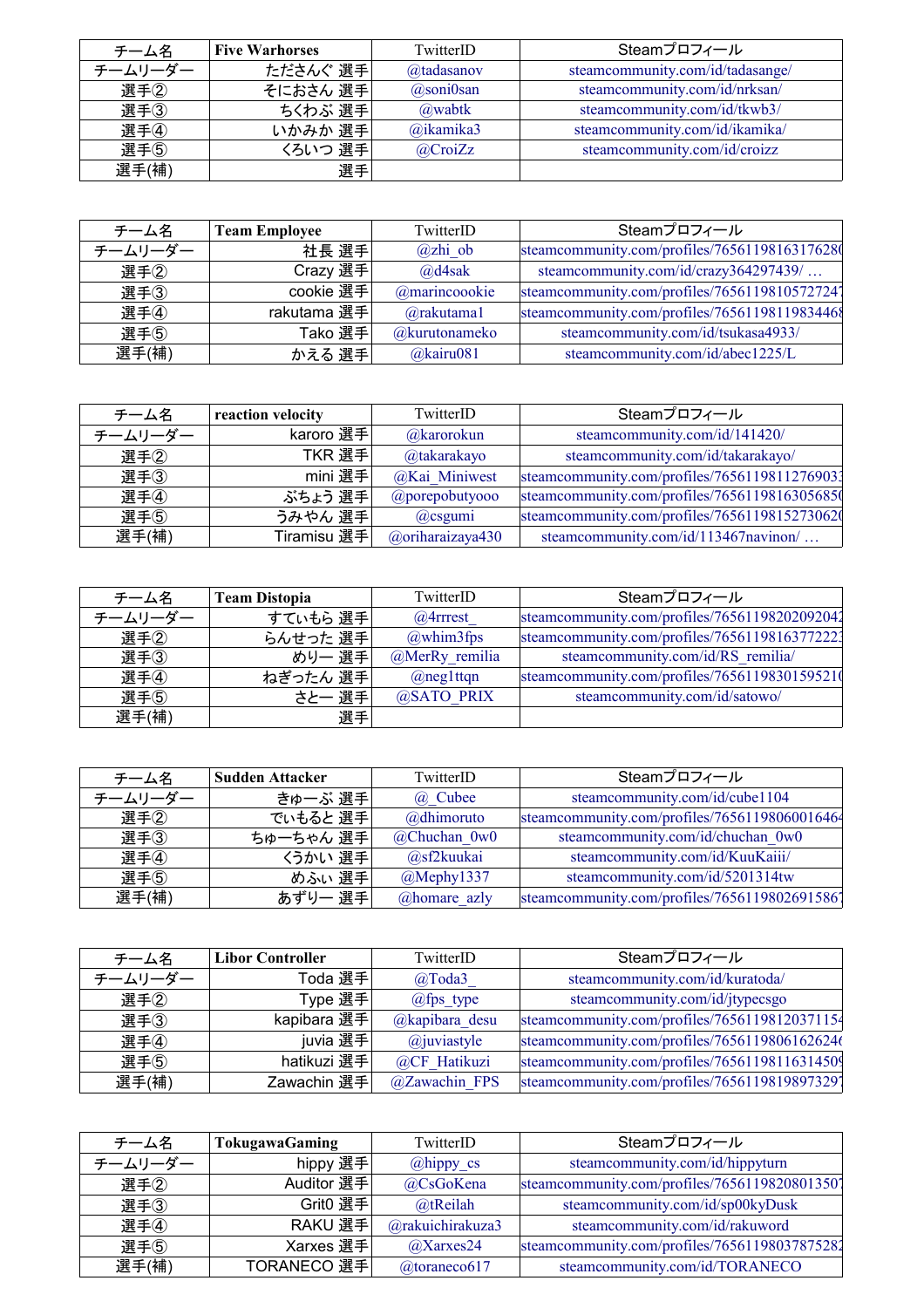| チーム名    | 360°からのおっちゃん | TwitterID           | Steamプロフィール                                   |
|---------|--------------|---------------------|-----------------------------------------------|
| チームリーダー | Kamuro 選手    | @kmr000             | steamcommunity.com/id/kmr000/                 |
| 選手2     | Lia 選手       | $@$ Liaxfe          | steamcommunity.com/profiles/76561198271003491 |
| 選手3     | Shion 選手     | $@fps$ shion        | steamcommunity.com/profiles/76561198256746139 |
| 選手4     | Ki-ke 選手     | @Yukki ovo          | steamcommunity.com/id/kaminookonai/           |
| 選手(5)   | Eri 選手       | $(a)$ nanasesena cs | steamcommunity.com/profiles/76561198214444140 |
| 選手(補)   | Epuso 選手     | @Epicxt             | steamcommunity.com/id/Epicxt/                 |

| チーム名    | 文兵 (ぶんぺい) | TwitterID       | Steamプロフィール                                   |
|---------|-----------|-----------------|-----------------------------------------------|
| チームリーダー | ぶんちゃん 選手  | $@$ BPsaintG    | steamcommunity.com/id/bun1999/                |
| 選手2     | きーろっく 選手  | @KL27443920     | steamcommunity.com/id/keylock1201             |
| 選手3     | だーびっつ 選手  | $@devitz$ fps   | steamcommunity.com/profiles/76561198036620310 |
| 選手4     | しんたっくす 選手 | @shintax sensei | steamcommunity.com/id/shintaxxx               |
| 選手(5)   | たっぴー 選手   | $@$ boin tappi  | steamcommunity.com/id/tapipi                  |
| 選手(補)   | 選手        |                 |                                               |

| チーム名    | <b>MIX TAPE</b> | TwitterID       | Steamプロフィール                                   |
|---------|-----------------|-----------------|-----------------------------------------------|
| チームリーダー | fLeXb 選手        | $@f$ LeXb cs    | steamcommunity.com/id/flexb cs/               |
| 選手2     | Hyouteki 選手     | @hyoteki        | steamcommunity.com/profiles/76561198096162439 |
| 選手3     | LuX 選手          | @LuXcsgoplayer1 | steamcommunity.com/profiles/76561198039712461 |
| 選手4     | BATEN 選手        | @BATEN612       | steamcommunity.com/id/baten612                |
| 選手(5)   | Patrache 選手     | @renpon pat     | steamcommunity.com/id/patrasche               |
| 選手(補)   | altra 選手        | @Altraaaa       | steamcommunity.com/profiles/7656119811812803  |

| チーム名    | <b>BRAVE.GAMING</b> | TwitterID        | Steamプロフィール                                                            |
|---------|---------------------|------------------|------------------------------------------------------------------------|
| チームリーダー | 滅亡 選手               | @metuboutya      | steamcommunity.com/id/metubou                                          |
| 選手②     | あい 選手               | $@$ loveai2525   | steamcommunity.com/id/loveai2525                                       |
| 選手3     | せな 選手               | $(a)$ senadaze39 | steamcommunity.com/profiles/76561197974278441                          |
| 選手4     |                     |                  | りんご 選手 @RINGOsandesuyo1  steamcommunity.com/profiles/76561198093996891 |
| 選手(5)   | あみ 選手               | @amimevi         | steamcommunity.com/id/amimevi/                                         |
| 選手(補)   | 選手                  |                  |                                                                        |

| チーム名    | 1010ch  | TwitterID        | Steamプロフィール                                                           |
|---------|---------|------------------|-----------------------------------------------------------------------|
| チームリーダー | まっちゃ 選手 | $@$ tyamen69     | steamcommunity.com/profiles/76561198117479681                         |
| 選手2     | ぽよ 選手   | $(a)$ xepher fps | steamcommunity.com/profiles/7656119803948926;                         |
| 選手(3)   | しゅしゅ 選手 | $@$ shushu1521   | steamcommunity.com/profiles/76561198041607961                         |
| 選手4     |         |                  | でぷにき 選手 @wTdFGjw0sE34RW3steamcommunity.com/profiles/76561198328076551 |
| 選手(5)   | 爆熱まん 選手 |                  | @Xenophobia 0506  steamcommunity.com/profiles/76561198092163124       |
| 選手(補)   | 選手      |                  |                                                                       |

| チーム名    | 爽やかなDE    | TwitterID       | Steamプロフィール                                     |
|---------|-----------|-----------------|-------------------------------------------------|
| チームリーダー | いーじー 選手   | $@$ ezpz $CSGO$ | steamcommunity.com/id/ezpzcsgogogo/             |
| 選手2     | あしるす 選手   | $(a)$ asils tw  | http://steamcommunity.com/id/asils/             |
| 選手(3)   | らふ 選手     | @LaFranceCS     | steamcommunity.com/id/LaFranceCS                |
| 選手4     | そらえく 選手   | @nekoyohjo      | http://steamcommunity.com/profiles/765611981416 |
| 選手(5)   | るる 選手     | $@$ luluphilia  | steamcommunity.com/id/asdanawbraw               |
| 選手(補)   | だーくみおん 選手 | @darkmionfps    | steamcommunity.com/profiles/7656119809755537    |

| チーム名    | 卍ーズ        | TwitterID        | Steamプロフィール                                  |
|---------|------------|------------------|----------------------------------------------|
| チームリーダー | もふかりっくす 選手 | @ MofuCS         | steamcommunity.com/id/mofukar1xz/            |
| 選手2     | あやのっくす 選手  | $(a)$ Ayanoxie   | steamcommunity.com/id/Ayanox109/             |
| 選手3     | にあくせる 選手   | @Niaxely         | steamcommunity.com/id/ayanexd                |
| 選手4     | ふりーく 選手    | @FreakCS         | steamcommunity.com/id/zxxFreak               |
| 選手(5)   | ぼんちゃん 選手   | $(a)$ BonchaN cs | steamcommunity.com/profiles/7656119812656001 |
| 選手(補)   | 選手         |                  |                                              |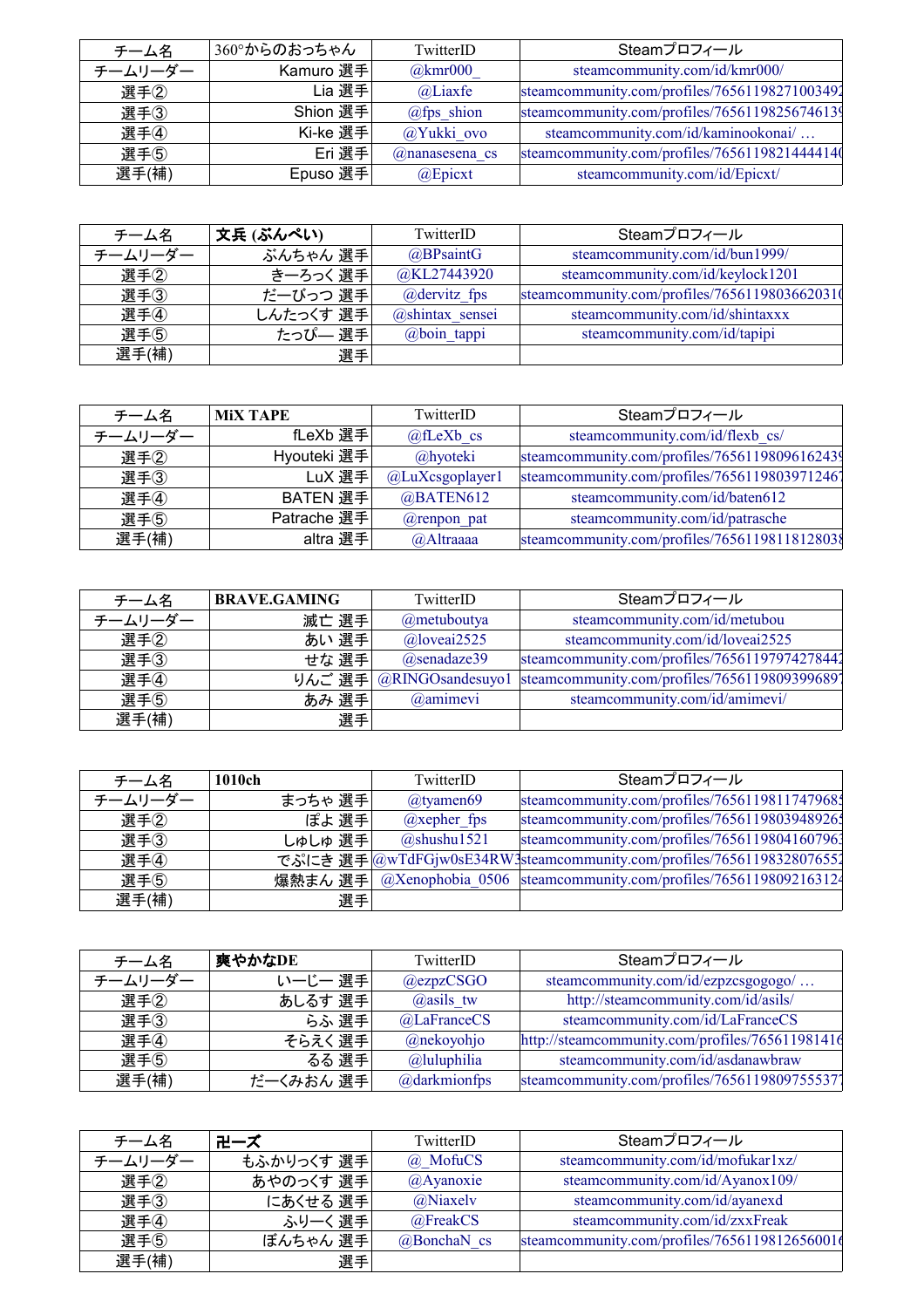| チーム名    | 今大会の女の子枠 | TwitterID        | Steamプロフィール                                   |
|---------|----------|------------------|-----------------------------------------------|
| チームリーダー | たんくん 選手  | $@T4n$ kun       | steamcommunity.com/id/takechan1/              |
| 選手2     | たっくん 選手  | @TaKuN0 YoSHi    | steamcommunity.com/profiles/76561198118156251 |
| 選手(3)   | まいきゃん 選手 | $@2$ mail        | steamcommunity.com/profiles/76561198165197807 |
| 選手4     | れいん 選手   | $@$ Laln cs      | steamcommunity.com/id/lain yuki/              |
| 選手(5)   | りゅう 選手   | $(a)$ Nyanyo9999 | steamcommunity.com/id/nyanyo1919/             |
| 選手(補)   | ぴけぴし 選手  | $(a)$ apparel cs | steamcommunity.com/profiles/7656119805000827  |

| チーム名    | Noir et blanc | TwitterID        | Steamプロフィール                                   |
|---------|---------------|------------------|-----------------------------------------------|
| チームリーダー | かんしゃ 選手       | $\omega$ kan sya | steamcommunity.com/id/kansya                  |
| 選手2     | ばーすと 選手       | $@$ burstxxx221  | steamcommunity.com/profiles/7656119812024360; |
| 選手(3)   | のんすとっぷ 選手     | @Ryuji NonstoP   | steamcommunity.com/profiles/76561198057160199 |
| 選手4     | りょた 選手        | @deurahan        | steamcommunity.com/profiles/76561198056448894 |
| 選手(5)   | るーれい 選手       | @RuRey fps       | steamcommunity.com/id/rurey/                  |
| 選手(補)   | 選手            |                  |                                               |

| チーム名    | るみの☆してい   | TwitterID            | Steamプロフィール                                   |
|---------|-----------|----------------------|-----------------------------------------------|
| チームリーダー | ぺこ 選手     | $@$ estelfreexia     | steamcommunity.com/id/ash biimu               |
| 選手2     | やっと 選手    | $@$ Jwilln $3v3rd1e$ | steamcommunity.com/id/Yatt3                   |
| 選手3     | びおらっちょ 選手 | @VioLa twi           | steamcommunity.com/id/78951233215987          |
| 選手4     | ゆきっちお 選手  | @yukiccioNa          | steamcommunity.com/id/illucination            |
| 選手(5)   | lief 選手   | @mizlief             | steamcommunity.com/id/liefxd/                 |
| 選手(補)   | きゅあ 選手    | @curemiria           | steamcommunity.com/profiles/76561198045859921 |

| チーム名    | <b>Orcinus</b> | TwitterID     | Steamプロフィール                                   |
|---------|----------------|---------------|-----------------------------------------------|
| チームリーダー | ふぉぼす 選手        | @csgophobos   | steamcommunity.com/id/csgophobos/             |
| 選手②     | ほりっく 選手        | $@f$ psholic1 | steamcommunity.com/id/DoNotShotMe/            |
| 選手(3)   | ばずーか 選手        | @93bazooka93  | steamcommunity.com/id/bazooka9393/            |
| 選手4     | ふぇありー 選手       | @Fairy csgo   | steamcommunity.com/profiles/76561198138082991 |
| 選手(5)   | ひびき 選手         | $@A$ Lcot5    | steamcommunity.com/profiles/76561198209874607 |
| 選手(補)   | 選手             |               |                                               |

| チーム名    | <b>BAD SENSE</b> | TwitterID      | Steamプロフィール                                   |
|---------|------------------|----------------|-----------------------------------------------|
| チームリーダー | Alice 選手         | @Mattalimelon  | steamcommunity.com/id/gandoooo                |
| 選手2     | uni 選手           | $@$ uni csgo   | steamcommunity.com/id/Unijp/                  |
| 選手3     | haya 選手          | @hayacsgo      | steamcommunity.com/id/hayabusa1/              |
| 選手4     | Alex 選手          | @Alex375640202 | steamcommunity.com/profiles/7656119815657833  |
| 選手(5)   | chaoch 選手        | @Chaochi71     | steamcommunity.com/profiles/76561198205276131 |
| 選手(補)   | 選手               |                |                                               |

| チーム名    | Senpai Power<3 | TwitterID       | Steamプロフィール                                                           |
|---------|----------------|-----------------|-----------------------------------------------------------------------|
| チームリーダー |                |                 | あっと 選手 @SheeeeePMONSTA  steamcommunity.com/profiles/76561198169421204 |
| 選手2     | ひろむ 選手         | $@$ hiromu829   | steamcommunity.com/profiles/7656119809668505                          |
| 選手(3)   | やま選手           | @Yam0831        | steamcommunity.com/id/19997090831                                     |
| 選手④     | ふぁいんど 選手       | $(a)$ iosflnd   | steamcommunity.com/profiles/76561198086584394                         |
| 選手5     | あほかい 選手        | $\omega$ mQi9 s | steamcommunity.com/profiles/7656119809863972                          |
| 選手(補)   | 選手             |                 |                                                                       |

| チーム名    | <b>Dread Nought</b> | TwitterID       | Steamプロフィール                                   |
|---------|---------------------|-----------------|-----------------------------------------------|
| チームリーダー | Alexander 選手        | @tetsu lel      | steamcommunity.com/profiles/7656119820528662  |
| 選手2     | みかみ 選手              | $(a)$ 3ka3      | steamcommunity.com/id/3ka3                    |
| 選手(3)   | Arc 選手              | $@$ Arc desu    | steamcommunity.com/profiles/76561198160447822 |
| 選手4     | Koutarix 選手         | @takatukiCSGO   | steamcommunity.com/profiles/7656119809938626; |
| 選手(5)   | 二階堂ふみ 選手            | $@n$ kidw $081$ | steamcommunity.com/profiles/76561198167700504 |
| 選手(補)   | 選手                  |                 |                                               |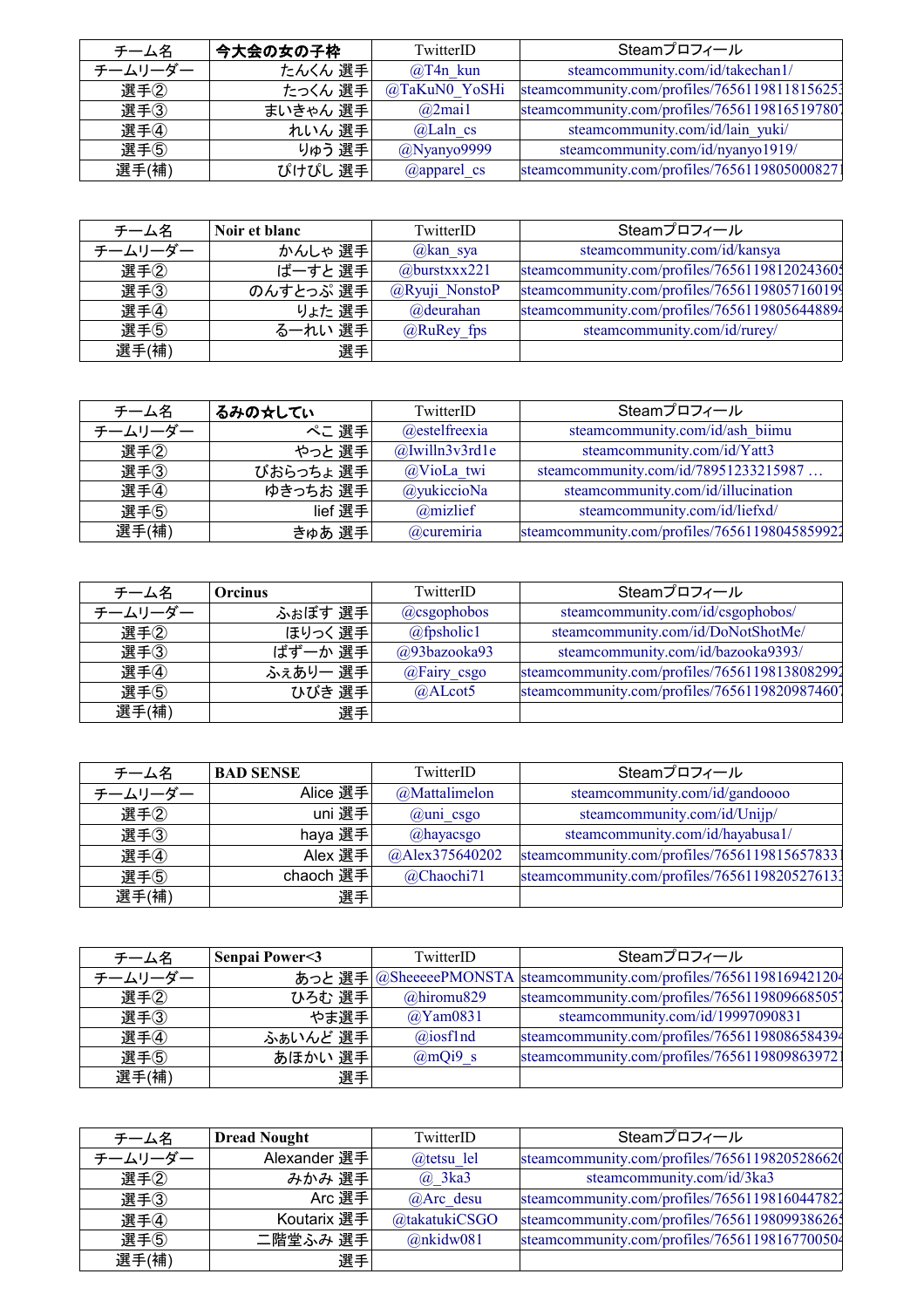| チーム名    | 5xip     | TwitterID      | Steamプロフィール                                   |
|---------|----------|----------------|-----------------------------------------------|
| チームリーダー | nekko 選手 | @monokeloff    | steamcommunity.com/id/xizt1000/               |
| 選手2     | AfeSS 選手 | $\omega$ AfeSS | steamcommunity.com/profiles/76561198040232920 |
| 選手(3)   | aka 選手   | @aka Zwe1      | steamcommunity.com/id/akah1na/                |
| 選手4     | beatz 選手 | @beatzfc       | steamcommunity.com/profiles/76561198124669261 |
| 選手(5)   | fiz 選手   | $(a)$ csgo fiz | steamcommunity.com/profiles/7656119819842727  |
| 選手(補)   | 103 選手   | @renchon sr    | steamcommunity.com/id/renchon103              |

| チーム名    | 魚々苑          | TwitterID         | Steamプロフィール                                   |
|---------|--------------|-------------------|-----------------------------------------------|
| チームリーダー | Azuleat 選手   | @Azuleat          | steamcommunity.com/id/azuleat/                |
| 選手2     | Topaz 選手     | @Topaz_XD         | steamcommunity.com/profiles/76561198129708961 |
| 選手(3)   | lvy 選手       | @Ivy Bridge       | steamcommunity.com/id/IvyB                    |
| 選手4     | yutaka 選手    | $(a)$ ql yuhawk   | steamcommunity.com/id/YackdeCulture/          |
| 選手(5)   | mercenary 選手 | $@$ mercenary0323 | steamcommunity.com/profiles/76561198149132341 |
| 選手(補)   | 選手           |                   |                                               |

| チーム名    | 即席ラ^~メン    | TwitterID      | Steamプロフィール                                  |
|---------|------------|----------------|----------------------------------------------|
| チームリーダー | 4qu1la 選手  | $@4q$ ulla cs  | steamcommunity.com/id/4qu1la                 |
| 選手2     | kig 選手     | $@$ kig $0114$ | steamcommunity.com/id/kig0114                |
| 選手3     | reelman 選手 | $@$ reelmangg  | steamcommunity.com/profiles/7656119817832161 |
| 選手4     | Rebirth 選手 | @Rebirth csgo  | steamcommunity.com/profiles/7656119817273708 |
| 選手(5)   | Azel 選手    | @azelzevis     | steamcommunity.com/id/azellllllll            |
| 選手(補)   | 選手         |                |                                              |

| チーム名    | <b>U.I.Gaming</b> | TwitterID         | Steamプロフィール                                   |
|---------|-------------------|-------------------|-----------------------------------------------|
| チームリーダー | たんぱる 選手           | $@$ SR9W          | steamcommunity.com/profiles/7656119828899880] |
| 選手2     | Noah 選手           | $@k$ t Noah       | steamcommunity.com/profiles/76561198127088043 |
| 選手(3)   | Chino 選手          | $(a)$ oorer yuuto | steamcommunity.com/id/rabbitjp                |
| 選手4     | Tyappi 選手         | $@$ tyappi sf2    | steamcommunity.com/id/tyappyle                |
| 選手(5)   | Astrayre 選手       | @Allis            | steamcommunity.com/profiles/7656119820116326  |
| 選手(補)   | せいじ 選手            | @sayg ikeike      | steamcommunity.com/profiles/7656119829756155  |

| チーム名    | 4Valanche-MIX | TwitterID          | Steamプロフィール                                   |
|---------|---------------|--------------------|-----------------------------------------------|
| チームリーダー | ゆういち 選手       | $@chris$ sg1048596 | steamcommunity.com/id/hydralut/               |
| 選手2     | あだむ 選手        | $@$ ryou $6$ ryou  | steamcommunity.com/id/4Adam/                  |
| 選手3     | りあ 選手         | @fdsfhfhdh         | steamcommunity.com/id/teamFaintlight/         |
| 選手4     | YunoZz 選手     | @YunoCHu           | steamcommunity.com/id/YunoCHu/                |
| 選手(5)   | <b>R1Q 選手</b> | @Surrea $r1qn$     | steamcommunity.com/profiles/76561198035059410 |
| 選手(補)   | 選手            |                    |                                               |

| チーム名    | <b>SldNate</b>   | TwitterID            | Steamプロフィール                                   |
|---------|------------------|----------------------|-----------------------------------------------|
| チームリーダー | Justice 選手       | @masayoshi nico      | steamcommunity.com/profiles/7656119806099827  |
| 選手2     | onisi 選手         | $(a)$ me7gaming yuto | steamcommunity.com/id/onisi/                  |
| 選手3     | heriumu 選手       | $@$ heriumul 11      | steamcommunity.com/profiles/76561198058977741 |
| 選手4     | HoT Chocol4tE 選手 | $@$ cocoapowder2525  | steamcommunity.com/profiles/76561198149339564 |
| 選手(5)   | rossy 選手         | $(a)$ rosshy3244     | steamcommunity.com/id/rossy3244/              |
| 選手(補)   | 選手               |                      |                                               |

| チーム名    | <b>Noclist</b> | TwitterID          | Steamプロフィール                                   |
|---------|----------------|--------------------|-----------------------------------------------|
| チームリーダー | ボビやんくん 選手      | $@$ tetoxq         | steamcommunity.com/profiles/76561198321489679 |
| 選手2     | とくん 選手         | $@E$ ievui fps     | steamcommunity.com/profiles/7656119817169421; |
| 選手(3)   | もぺらにあん 選手      | $\omega$ loot 3    | steamcommunity.com/id/3qom                    |
| 選手4     | まじょ 選手         | $(a)$ isowashihaya | steamcommunity.com/profiles/7656119804762741; |
| 選手5     | あーく 選手         | $@$ arke is a pen  | steamcommunity.com/id/HardLoader              |
| 選手(補)   | 選手             |                    |                                               |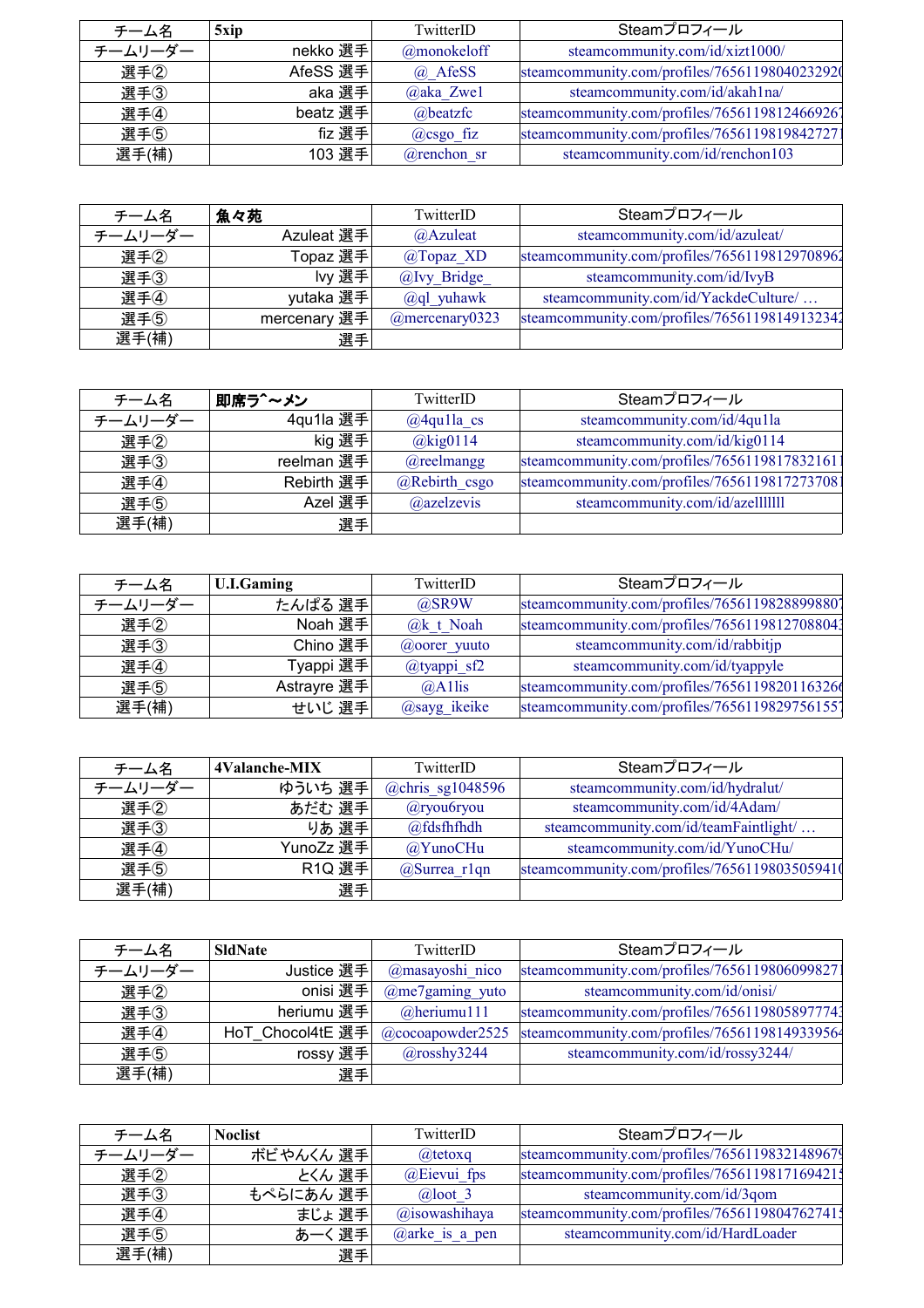| チーム名    | 参加者元チー多すぎわろた~ | TwitterID       | Steamプロフィール                                   |
|---------|---------------|-----------------|-----------------------------------------------|
| チームリーダー | hunt 選手       | $@$ hunt cs     | steamcommunity.com/id/horneth/                |
| 選手2     | akim 選手       | @akimcs         | steamcommunity.com/profiles/7656119820685958  |
| 選手3     | peet 選手       | $\omega$ symz9  | steamcommunity.com/profiles/7656119802762025  |
| 選手4     | river 選手      | $(a)$ rR9771    | steamcommunity.com/profiles/7656119814137570; |
| 選手(5)   | おいしまー 選手      | $(a)$ stallajin | steamcommunity.com/profiles/76561198046865371 |
| 選手(補)   | 選手            |                 |                                               |

| チーム名    | <b>MIX</b> | TwitterID         | Steamプロフィール                                   |
|---------|------------|-------------------|-----------------------------------------------|
| チームリーダー | kabebox 選手 | @kabetweet        | steamcommunity.com/id/kabebox/                |
| 選手2     | XANA 選手    | $(a)$ Xanadu31337 | steamcommunity.com/profiles/7656119812569393  |
| 選手3     | Roar 選手    | $\omega$ xyisz    | steamcommunity.com/profiles/7656119811919770  |
| 選手4     | Quartz 選手  | @Quartz wow       | steamcommunity.com/id/quartz_nt/              |
| 選手(5)   | Mindobu 選手 | @cs MINDOBU       | steamcommunity.com/profiles/76561198133876459 |
| 選手(補)   | 選手         |                   |                                               |

| チーム名    | taTTo you. | TwitterID          | Steamプロフィール                                   |
|---------|------------|--------------------|-----------------------------------------------|
| チームリーダー | たか 選手      | $@$ taka193        | steamcommunity.com/profiles/7656119799721493] |
| 選手②     | むぁ~ち 選手    | @Murchi jvedjdn    | steamcommunity.com/profiles/76561198039237269 |
| 選手③     | れいとうまぐろ 選手 | $@$ freeeezingMGR  | steamcommunity.com/profiles/76561198020786684 |
| 選手4     | いきのこ 選手    | $@i$ kinokoooooooo | steamcommunity.com/profiles/7656119807123409  |
| 選手5     | びーちく選手     | $\omega$ 64xk      | steamcommunity.com/profiles/76561198131780879 |
| 選手(補)   | 選手         |                    |                                               |

| チーム名    | <b>Duration OB</b> | TwitterID         | Steamプロフィール                                  |
|---------|--------------------|-------------------|----------------------------------------------|
| チームリーダー | Saruyama 選手        | @Saruyama Drn     | steamcommunity.com/profiles/7656119806006629 |
| 選手2     | HIRAMEte0r 選手      | @HIRAMEte0r       | steamcommunity.com/id/765611936891101/       |
| 選手3     | chiaraJ 選手         | $(a)$ chiara1216  | steamcommunity.com/id/Chiara 1216/           |
| 選手4     | ATR 選手             | $@$ ATRcsgo       | steamcommunity.com/id/atrcs/                 |
| 選手(5)   | oitaN 選手           | $\omega$ oitaN JP | steamcommunity.com/id/oitancsgo              |
| 選手(補)   | 選手                 |                   |                                              |

| チーム名    | それ、ほんまにゆうてる? | TwitterID           | Steamプロフィール                                   |
|---------|--------------|---------------------|-----------------------------------------------|
| チームリーダー | 漆黒炎の魔導剣士 選手  | $@Re$ Sino          | steamcommunity.com/profiles/76561198119799279 |
| 選手②     | A9. 選手       | $(a)$ rip a9        | steamcommunity.com/id/hfhg11f5g]              |
| 選手3     | niceman 選手   | $@niceman$ jp       | steamcommunity.com/profiles/76561198083967971 |
| 選手4     | 死神代行黒崎一護 選手  | $\omega$ leesin0276 | steamcommunity.com/profiles/7656119817141182; |
| 選手(5)   | im retard 選手 | @MAMORUEX           | steamcommunity.com/profiles/76561198015386390 |
| 選手(補)   | 選手           |                     |                                               |

| チーム名    | びびっと!      | TwitterID        | Steamプロフィール                                                             |
|---------|------------|------------------|-------------------------------------------------------------------------|
| チームリーダー | BlaNK 選手   | @BlaNK Helvellyn | steamcommunity.com/id/blank-helvellyn                                   |
| 選手2     | swimu 選手   | $\omega$ ggosick | steamcommunity.com/profiles/76561198206028864                           |
| 選手3     |            |                  | amarillo 選手 @TEENSFROMHELL steamcommunity.com/profiles/7656119810529997 |
| 選手4     | buta 選手    | $(a)$ nyaipppn   | steamcommunity.com/profiles/7656119815081672                            |
| 選手(5)   | olivia 選手  | @dawnylerator    | steamcommunity.com/id/theycallmedawny/                                  |
| 選手(補)   | アレキサンダー 選手 | @yantyaaaaa      | steamcommunity.com/profiles/76561198106507701                           |

| チーム名    | Red9       | TwitterID          | Steamプロフィール                                   |
|---------|------------|--------------------|-----------------------------------------------|
| チームリーダー | nemurin 選手 | $\omega$ syjcsdxfr | steamcommunity.com/profiles/76561198156418169 |
| 選手2     | KiA 選手     | @R9csgo0Tia        | steamcommunity.com/id/otiascsgolove           |
| 選手(3)   | ect0ru 選手  | $@ect0ru$ csgo     | steamcommunity.com/id/ect0ru                  |
| 選手4     | kiritan 選手 | $@$ kiritantan25   | steamcommunity.com/profiles/76561198097928524 |
| 選手(5)   | osiry 選手   | @starline 194      | steamcommunity.com/profiles/7656119808530578  |
| 選手(補)   | unyu 選手    | $(a)$ nn32112      | steamcommunity.com/profiles/7656119826230894  |